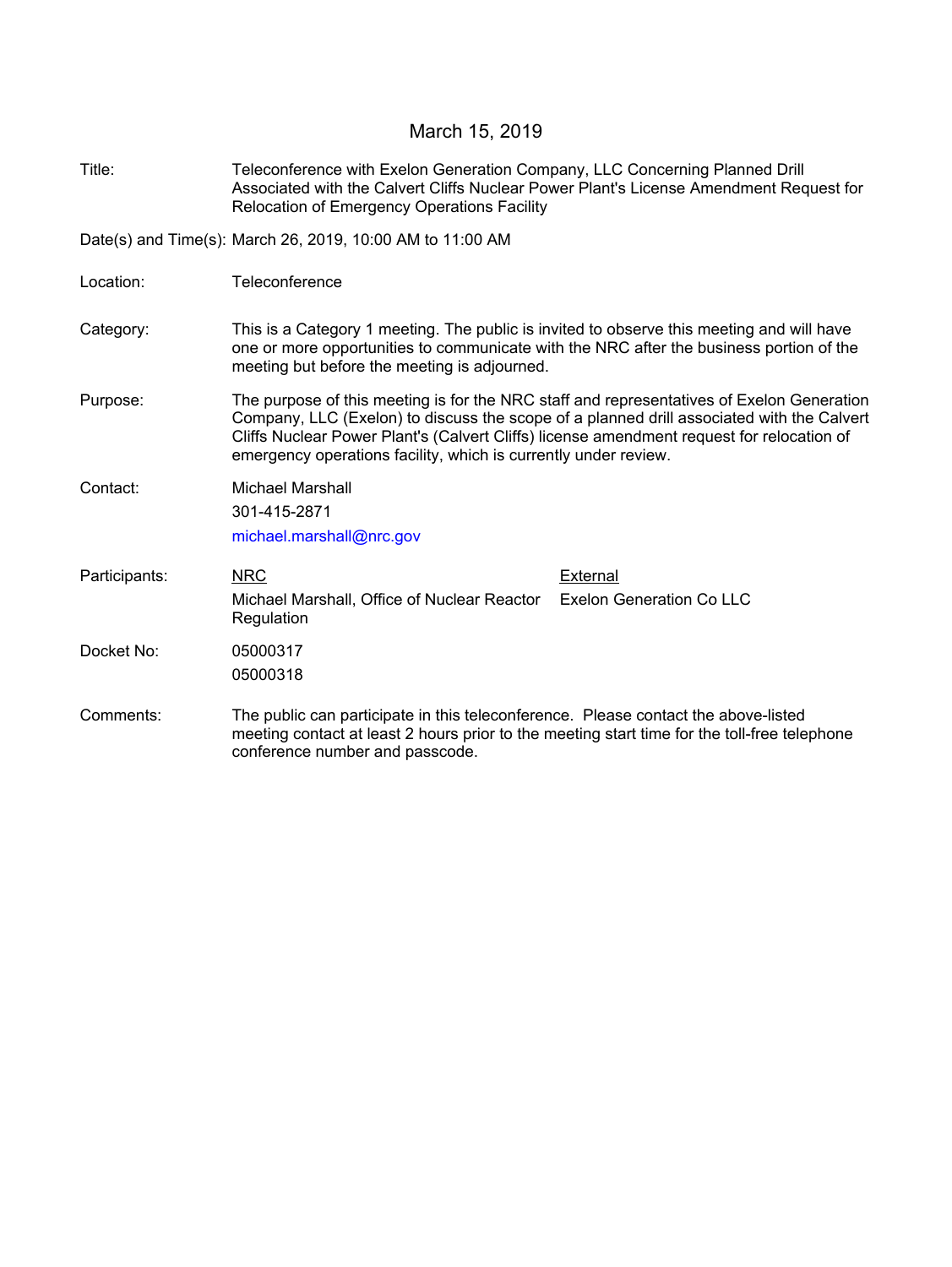## PUBLIC MEETING AGENDA

Teleconference with Exelon Generation Company, LLC Concerning Planned Drill Associated with the Calvert Cliffs Nuclear Power Plant's License Amendment Request for Relocation of Emergency Operations Facility

March 26, 2019, 10:00 AM to 11:00 AM

## **Teleconference**

| <b>Time</b> | <b>Topic</b>                                                                     | <b>Speaker</b> |
|-------------|----------------------------------------------------------------------------------|----------------|
| 10:00       | Introductions                                                                    | NRC/Exelon     |
| AM          |                                                                                  |                |
| 10:05       | Discussion of Scope of Planned Drill Associated with the Calvert Cliff's License | Exelon/NRC     |
| AM          | Amendment Request for Relocation of Emergency Operations Facility                |                |
| 10:55       | <b>Public Comments/Questions</b>                                                 | Public/NRC     |
| AM          |                                                                                  |                |
| 11:00       | Adjourn                                                                          |                |
| AM          |                                                                                  |                |